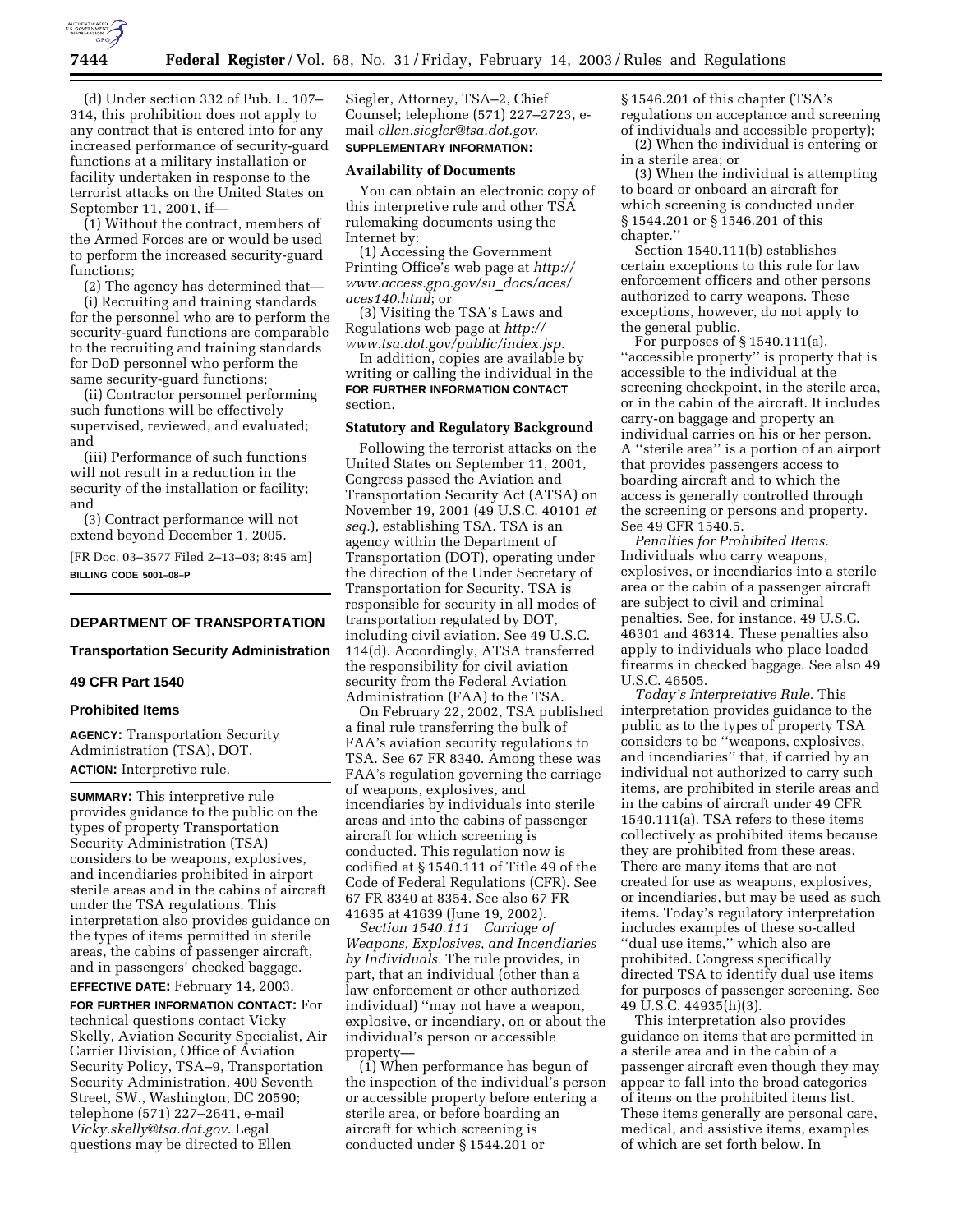addition, certain prohibited items may be transported in checked baggage with appropriate safeguards.

It should be noted that TSA previously placed lists of prohibited and permitted items on its web site at *http:/ /www.tsa.gov/trav*\_*consumers/ trav*\_*consumers*\_*tip*\_*week.shtm*. Today's interpretive rule makes some changes in these lists, and the lists on TSA's web site will be updated to reflect this interpretation.

Neither the prohibited items list nor the permitted items list in today's regulatory interpretation contains all possible items. There are items not included on the prohibited items list that may be prohibited in an airport's sterile area and the cabin of an aircraft. Screeners have discretion to prohibit an individual from carrying an item into a sterile area or onboard an aircraft if the screener determines that the item is a weapon, explosive, or incendiary, regardless of whether the item is on the prohibited items list. Moreover, if future information or events demonstrate the need to prohibit items that this interpretive rule has listed as permitted, TSA may prohibit individuals from bringing these items into the sterile area or onboard the aircraft, without first publishing a change to this rule. This is consistent with Congress's direction that screeners be proficient in recognizing new threats and weapons. See, 40 U.S.C. 44935(h)(1).

#### **Prohibited Items**

The prohibited items list includes items in the following categories: Weapons (guns, sharp objects, club-like objects), explosives, and other dangerous items such as incendiary materials and disabling chemicals. The list contains examples of items in these categories, but it is not an exclusive list.

*Weapons.* Weapons are objects that may be used to attack another. TSA considers an item to be a weapon under 49 CFR 1540.111 if it is created for use as a weapon or is so similar to an item created as a weapon that it appears to be, or is easily used as, a weapon.

Weapons include firearms, as well as realistic replicas of firearms that may reasonably be thought to be actual weapons. Such realistic replicas are prohibited because their similarity in appearance to real weapons may allow them to be used to intimidate passengers and flight crew. The screener has the discretion to determine when a replica is so realistic that it should be prohibited. Other toy weapons will be allowed in the sterile areas and cabin.

Partial weapons and parts of weapons also are prohibited because they may be carried separately by collaborators for

assembly subsequent to entry or boarding. In addition, partial weapons may appear to be operative and could be used to intimidate passengers and flight crew.

Weapons also include sharp objects that could be effective in intimidating or harming passengers or crew. These include knives; devices or instruments with razor blades, such as box cutters, utility knives with razor blades, and razor blades that are not components of safety razors; and metal scissors with pointed tips. Also included in this category are sharp or pointed tools and utensils such as screwdrivers, drills, and axes. Screwdrivers that are components of eyeglass repair kits, however, will be allowed in sterile areas and in the cabin.

The prohibited items list also includes as weapons many club-like items, whether made for use as weapons or made for other purposes but capable of being used as weapons. Examples include items such as billy clubs and night sticks, as well as items of sporting equipment, such as baseball bats, hockey sticks, lacrosse sticks, and tools such as crowbars and hammers.

*Explosives.* Explosives are substances that explode or cause an explosion. While many explosives may have commercial uses, they clearly could be used to damage an aircraft or against passengers and flight crew members. Examples include dynamite, plastic explosives, blasting caps, fireworks, flares, gunpowder, hand grenades, and ammunition for firearms. Realistic replicas of explosive devices are prohibited for the same reasons that realistic weapons are prohibited: They can be effective in intimidating crew and passengers.

*Incendiaries.* Incendiaries are devices or materials capable of causing a fire as well as realistic replicas of these devices Examples include gasoline and other fuels, gas torches (including microtorches and torch lighters), and strikeanywhere matches. Incendiaries also include aerosol cans containing flammable liquids. Although many personal care and toiletry items may come in the form of aerosol cans containing flammable contents, the prohibited items list specifically excludes these items when carried in limited quantities into a sterile area and the cabin of a passenger aircraft. Under these conditions, the materials pose little risk.

*Disabling Chemicals and Other Dangerous Items.* Another category of weapons is disabling chemicals and other dangerous items. These include items that are intended for this purpose, such as tear gas, pepper spray, and

mace, as well as household chemicals that may be used for this purpose, such as liquid bleach, chlorine for pools and spas, compressed gas cylinders, and batteries that may spill acid.

## **Separate Rules Governing Hazardous Materials**

The prohibited items list contains a number of substances that constitute hazardous materials under separate DOT regulations for hazardous materials. See 49 CFR parts 172, 173, and 175. Individuals carrying hazardous materials on their person or in checked or carry-on baggage are subject to the hazardous materials requirements, which prohibit many types of hazardous materials from being carried aboard aircraft or permit their transport only with proper markings, labels, and packaging. Part 175 contains a list of passenger exceptions that permit passengers to bring into the cabin of a passenger aircraft some personal use items, such as toiletries, medicinal products, and limited quantities of certain matches and lighters for individual use, even though they otherwise constitute hazardous materials. Individuals with questions about the types and quantities of hazardous materials prohibited aboard passenger flights should contact the Hazardous Materials Information Center at 1–800–467–4922 or go to *http:// hazmat.dot.gov/infocent.htm*.

## **Transport of Some Prohibited Items in Checked Baggage**

Some items prohibited from sterile areas and aboard the cabin of passenger aircraft may be transported in checked baggage, under the following conditions. Passengers may place prohibited items other than explosives, incendiaries, and loaded firearms in their checked baggage, subject to any limitations provided in DOT's hazardous materials regulations. See 49 CFR part 175. Prohibited items that may be transported in checked baggage include unloaded firearms or starter pistols, small arms ammunition for personal use, club-like items, single containers of self-defense spray, and other articles listed in the interpretive rule. Realistic replicas of explosive and incendiary devices may not be transported in checked baggage because their detection would have the potential for causing delays and requiring the unwarranted expenditure of time and resources on the part of law enforcement personnel.

#### **Permitted Items**

Some items are permitted in a sterile area and the cabin of a passenger aircraft even though they may appear to fall into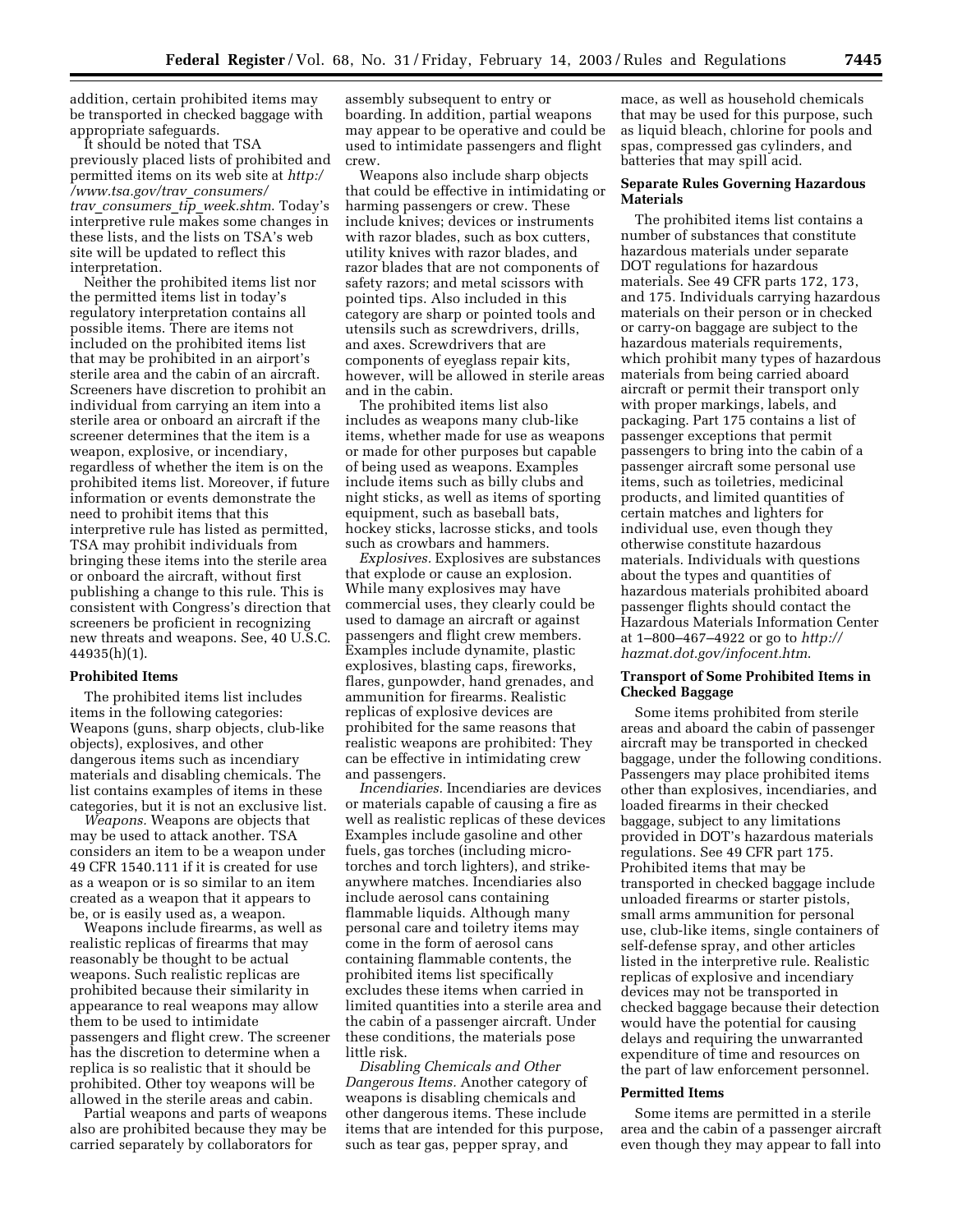the broad categories of items on the prohibited items list. These items generally are personal care, medical, and assistive items, and other items that appear to pose little risk or for which there is a compelling reason to allow their presence. For instance, many personal care items such as perfume and hair spray may contain incendiaries. In small amounts, however, they do not pose a risk to security. Other items, such as syringes included in diabetes-related equipment, and nitroglycerine pills or spray for medical purposes, conceivably could be used as weapons, but are permitted as a medical necessity for passengers with a legitimate need. Screwdrivers and other tools in eyeglass repair kits are also permitted, as are tools used in connection with prosthetic devices. Consistent with Department of Transportation regulations for hazardous materials, passengers also are permitted to carry no more than four books of matches (other than strikeanywhere matches) and no more than two lighters for individual use, if the lighters are fueled with non-refillable liquefied gas (Bic-type) or absorbed liquid (Zippo-type).

## **Interpretation**

I. *Prohibited Items.* For purposes of 49 U.S.C. 40101 *et seq.* and 49 CFR 1540.111, TSA interprets the terms ''weapons, explosives, and incendiaries'' to include the items listed below. Accordingly, passengers may not carry these items as accessible property or on their person through passenger screening checkpoints or into airport sterile areas and the cabins of a passenger aircraft.

- A. *Guns and Firearms.*
- (1) BB guns.
- (2) Compressed air guns.
- (3) Firearms.
- (4) Flare pistols.
- (5) Gun lighters.
- (6) Parts of guns and firearms.
- (7) Pellet guns.
- (8) Realistic replicas of firearms.
- (9) Spear guns.
- (10) Starter pistols.
- (11) Stun guns/cattle prods/shocking devices.
- B. *Sharp Objects.*
	- (1) Axes and hatchets.
	- (2) Bows and arrows.
- (3) Drills, including cordless portable power drills.
	- (4) Ice axes/Ice picks.
- (5) Knives of any length, except rounded-blade butter and plastic cutlery.
	- (6) Meat cleavers.

(7) Razor-type blades, such as box cutters, utility knives, and razor blades not in a cartridge, but excluding safety razors.

(8) Sabers.

- (9) Saws, including cordless portable power saws.
- (10) Scissors, metal with pointed tips. (11) Screwdrivers (except those in
- eyeglass repair kits).
- (12) Swords.
- (13) Throwing stars (martial arts).
- C. *Club-Like Items.*
- (1) Baseball bats.
- (2) Billy clubs.
- (3) Blackjacks.
- (4) Brass knuckles.
- (5) Cricket bats.
- (6) Crowbars.
- (7) Golf clubs.
- (8) Hammers.
- (9) Hockey sticks.
- (10) Lacrosse sticks.
- (11) Martial arts weapons, including nunchucks, and kubatons.
	- (12) Night sticks.
	- (13) Pool cues.
	- (14) Ski poles.
- (15) Tools including, but not limited to, wrenches and pliers.
- D. *All Explosives, Including.*
- (1) Ammunition.
- (2) Blasting caps.
- (3) Dynamite.
- (4) Fireworks.
- (5) Flares in any form.
- (6) Gunpowder.
- (7) Hand grenades.
- (8) Plastic explosives.
- (9) Realistic replicas of explosives.
- E. *Incendiaries.*
- (1) Aerosol, any, except for personal
- care or toiletries in limited quantities. (2) Fuels, including cooking fuels and
- any flammable liquid fuel.
	- (3) Gasoline.
- (4) Gas torches, including micro-
- torches and torch lighters.
	- (5) Lighter fluid.
	- (6) Strike-anywhere matches.
	- (7) Turpentine and paint thinner.
	- (8) Realistic replicas of incendiaries.
	- F. *Disabling Chemicals and Other*
- *Dangerous Items.*
	- (1) Chlorine for pools and spas.
	- (2) Compressed gas cylinders
- (including fire extinguishers).
- (3) Liquid bleach.
- (4) Mace.
- (5) Pepper spray.
- (6) Spillable batteries, except those in wheelchairs.
- (7) Spray Paint.
- (8) Tear gas.

II. *Permitted Items.* For purposes of 49 U.S.C. 40101 *et seq*. and 49 CFR 1540.111, TSA does not consider the items on the following lists as weapons, explosives, and incendiaries because of medical necessity or because they appear to pose little risk if, as is required, they have passed through screening. Therefore, passengers may

carry these items as accessible property or on their person through passenger screening checkpoints and into airport sterile areas and the cabins of passenger aircraft.

- A. *Medical and Personal Items.*
- (1) Braille note taker, slate and stylus, and augmentation devices.
	- (2) Cigar cutters.
	- (3) Corkscrews.
	- (4) Cuticle cutters.

(5) Diabetes-related supplies/ equipment (once inspected to ensure prohibited items are not concealed), including: Insulin and insulin loaded dispensing products; vials or box of individual vials; jet injectors; pens; infusers; and preloaded syringes; and an unlimited number of unused syringes, when accompanied by insulin; lancets; blood glucose meters; blood glucose meter test strips; insulin pumps; and insulin pump supplies. Insulin in any form or dispenser must be properly marked with a professionally printed label identifying the medication or manufacturer's name or pharmaceutical label.

(6) Eyeglass repair tools, including screwdrivers.

(7) Eyelash curlers.

(8) Knives, round-bladed butter or plastic.

(9) Lighters (maximum of two, fueled with non-refillable liquefied gas (Bictype) or absorbed liquid (Zippo-type).

- (10) Matches (maximum of four books, strike on cover, book type).
- (11) Nail clippers.
- (12) Nail files.

(13) Nitroglycerine pills or spray for medical use, if properly marked with a professionally printed label identifying the medication or manufacturer's name or pharmaceutical label.

(14) Personal care or toiletries with aerosols, in limited quantities.

(15) Prosthetic device tools and appliances (including drill, allen wrenches, pullsleeves) used to put on or remove prosthetic devices, if carried by the individual with the prosthetic device or his or her companion.

(16) Safety razors (including disposable razors).

ensure prohibited items are not

*Items Posing Little Risk.*

- (17) Scissors, plastic or metal with blunt tips.
	- (18) Tweezers.

concealed).

replicas).

(19) Umbrellas (once inspected to ensure prohibited items are not concealed).

B. *Toys, Hobby Items, and Other* 

(1) Knitting and crochet needles. (2) Toy transformer robots. (3) Toy weapons (if not realistic

(20) Walking canes (once inspected to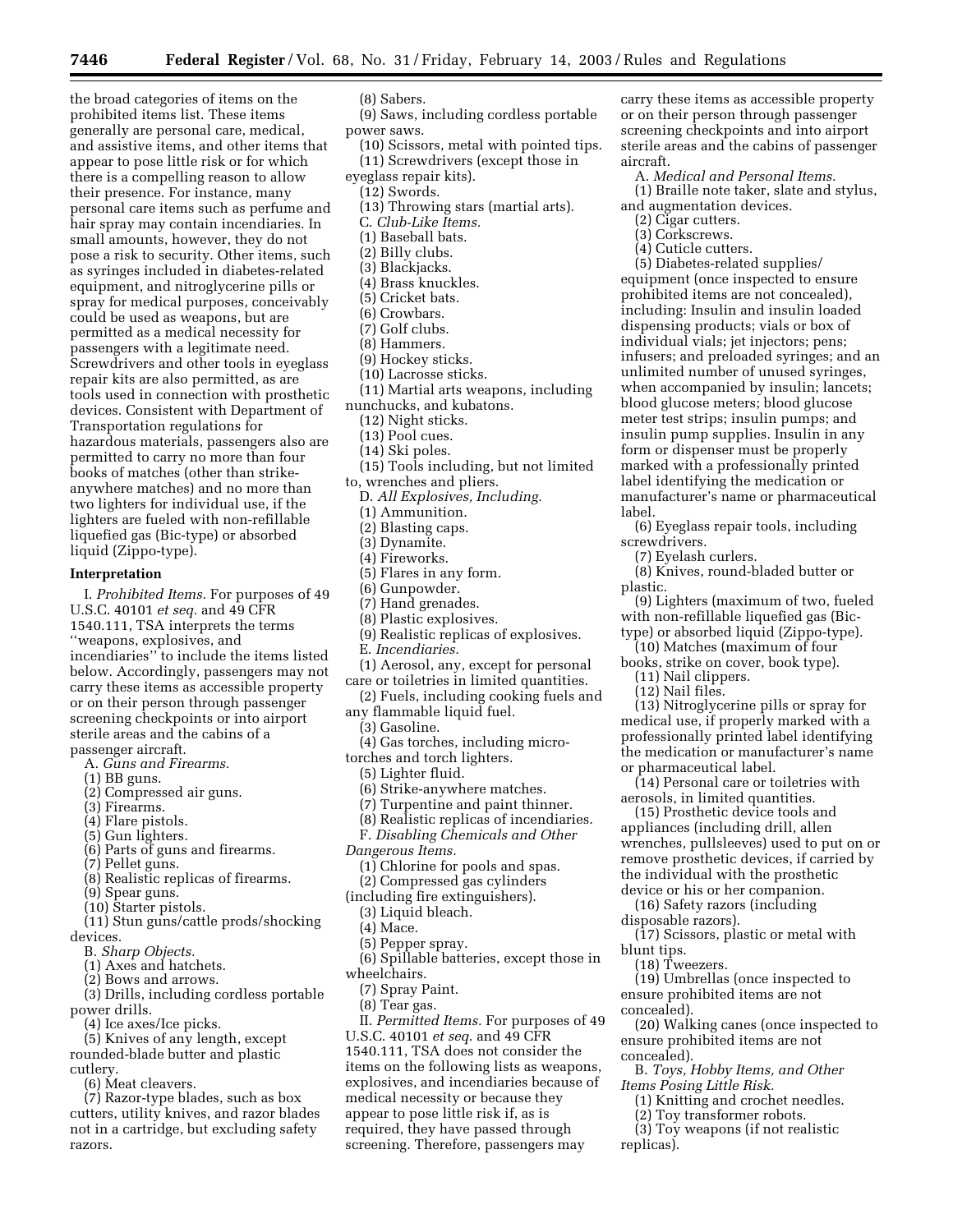III. *Items Prohibited in Sterile and Cabin Areas but that May Be Placed in Checked Baggage.* Passengers may place prohibited items other than explosives, incendiaries, disabling chemicals and other dangerous items (other than individual self-defense sprays as noted below), and loaded firearms in their checked baggage, subject to any limitations provided in DOT's hazardous materials regulation. 49 CFR part 175.

(1) *Pepper spray or mace.* A passenger may have one self-defense spray, not exceeding 4 fluid ounces by volume, that incorporates a positive means to prevent accidental discharge. See 49 CFR 175.10(a)(4)(ii).

(2) *Small arms ammunition.* A passenger may place small arms ammunition for personal use in checked baggage, but only if securely packed in fiber, wood or metal boxes, or other packaging specifically designed to carry small amounts of ammunition. 49 CFR 175.10(a)(5).

(3) *Unloaded firearms.* A passenger may place an unloaded firearm or starter pistol in a checked bag if the passenger declares to the airline operator, either orally or in writing, before checking the baggage, that the passenger has a firearm in his or her bag and that it is unloaded; the firearm is carried in a hard-sided container; and the container is locked, and only the passenger has the key or combination. 49 CFR 1540.111(c).

(4) *Club-like items.* A passenger also may transport club-like objects and sharp objects in checked baggage, as long as they do not contain explosives or incendiaries.

(5) *Self-defense spray.* A passenger may have one self-defense spray (pepper spray or mace) not exceeding four fluid ounces in a checked bag if the spray container has a positive means to prevent accidental discharge. See 49 CFR 175.10(a)(4)(ii).

(6) *Other items.* Compressed air guns, fire extinguishers, flare pistols, and gun lighters are regulated as hazardous materials and may only be transported in checked baggage under strict limitations in quantity and packaging. 49 CFR part 175.

IV. *Lists are not Exclusive.* Neither the prohibited items list nor the permitted items list contains all possible items. A screener has discretion to prohibit an individual from carrying an item into a sterile area or onboard an aircraft if the screener determines that the item is a weapon, explosive, or incendiary, regardless of whether the item is on the prohibited items list or the permitted items list. For example, if a cigar cutter or other article on the permitted list appears unusually dangerous, the

screener may refuse to allow it in sterile areas. Similarly, screeners may allow individuals to bring items into the sterile area that are not on the permitted items list. In addition, items may be prohibited from the cabin of an aircraft, or allowed in only limited quantities, by Department of Transportation regulations governing hazardous materials. Individuals with questions about the carriage of hazardous materials on passenger aircraft may call the Hazardous Materials Information Center at 1–800–467–4922 for more information.

# **Regulatory Impact Analyses**

# *Regulatory Evaluation*

This is not a substantive rule. Rather, it explains to the public, airport personnel, screeners, and airlines how the TSA interprets certain terms used in an existing rule, 49 CFR 1540.111. Generally, an interpretive rule is not likely to impose an economic impact distinct from the impact of the underlying rule. This interpretive rule does not expand the universe of items that passengers will not be allowed to bring into sterile areas or on board aircraft beyond the types of items that currently are considered prohibited weapons, explosives, and incendiaries under the underlying rule.

The resulting economic impact of this rule is non-significant. Passengers and other persons with items that may not be brought into sterile areas have several options, some of which include transporting the prohibited item in checked baggage, mailing it to a destination, or returning it to their car. These persons can also choose to voluntarily abandon the property in TSA-provided receptacles, at which point title of the property transfers to the Government. The rule does not affect manufacturers' or distributors' ability to sell items that may not be brought into sterile areas or passengers' ability to purchase them (prohibited items sold in sterile areas must be shipped to the purchaser).

While little or no adverse economic impact is expected, some unquantifiable economic benefit may result from the fact that this interpretive rule will expedite the screening process at the nation's airports by assisting passengers in deciding how to handle specified items before passengers reach the checkpoint.

Based on this analysis, this interpretative rule is not considered a ''significant regulatory action'' for purposes of Executive Order 12866.

## *Regulatory Flexibility Determination*

The Regulatory Flexibility Act of 1980, as amended, (RFA) was enacted by Congress to ensure that small entities (small businesses, small not-for-profit organizations, and small governmental jurisdictions) are not unnecessarily or disproportionately burdened by Federal regulations. The RFA requires agencies to review rules to determine if they have ''a significant economic impact on a substantial number of small entities.'' Based on the analysis discussed in the section above, this interpretative rule does not impose a significant economic impact on a substantial number of small entities. Therefore, a Regulatory Flexibility Analysis is not required.

#### *Trade Impact Assessment*

The Trade Agreement Act of 1979 prohibits Federal agencies from engaging in any standards or related activities that create unnecessary obstacles to the foreign commerce of the United States. Legitimate domestic objectives, such as safety and security, are not considered unnecessary obstacles. The statute also requires consideration of international standards and, where appropriate, that they be the basis for U.S. standards. TSA has assessed the potential effect of this interpretative rule and has determined that it will impose the same costs on domestic and international entities and thus has a neutral trade impact.

#### *Unfunded Mandates Reform Act*

The Unfunded Mandates Reform Act of 1995 (the Act), enacted as Public Law 104–4 on March 22, 1995, is intended to discourage imposing unfunded Federal mandates on State, local, and tribal governments. Title II of the Act requires each Federal agency to prepare a written statement that assesses the effect of any Federal mandate found in a rulemaking action that may result in an expenditure of \$100 million or more (adjusted annually for inflation) in any one year by State, local and tribal governments, in the aggregate, or by the private sector. Such a mandate is identified as a ''significant regulatory action.'' The interpretive rule does not impose an unfunded mandate on state, local, or tribal governments because it does not require any action on the part of those entities.

# *Executive Order 13132, Federalism*

TSA has examined this rule under the principles and criteria of Executive Order 13132, Federalism. TSA has determined that this action will not have a substantial direct effect on the States, or the relationship between the national government and the States, or